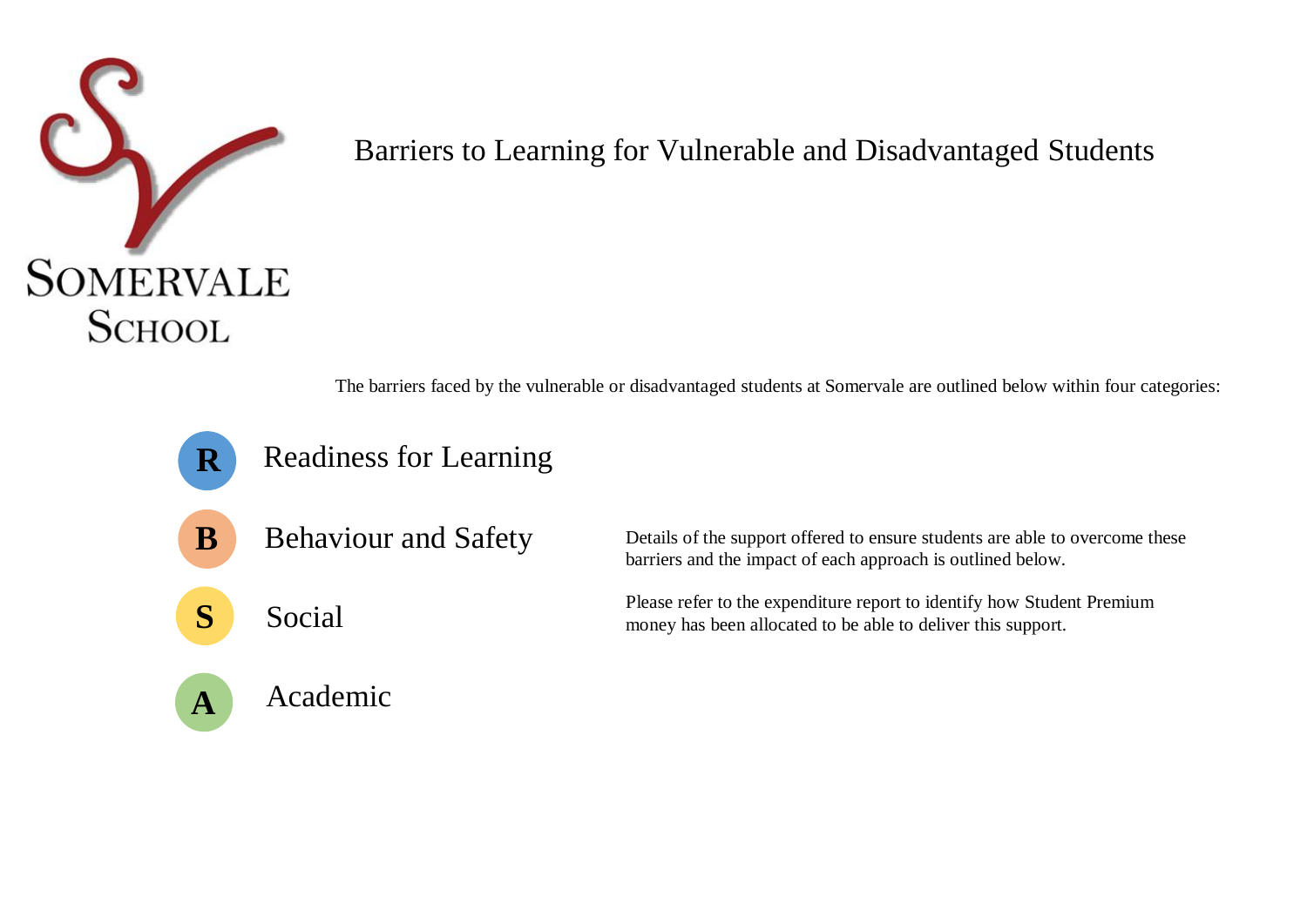Improving the attainment and progress of vulnerable children and those from disadvantaged backgrounds is a key priority for Somervale School. The needs of each students are identified and assessed, ensuring that any academic or social barriers they have in their learning and progression are overcome. Whilst individual students have their own school profile within school to which staff can refer, some of the key barriers faced are outlined below.

|                        | <b>Barriers to Success</b>    | Support at Somervale                                                                          | Impact                                              |
|------------------------|-------------------------------|-----------------------------------------------------------------------------------------------|-----------------------------------------------------|
|                        | Being fully equipped          | There is an individual account for each students to buy all                                   | Every PP student has the required equipment for     |
|                        | for each lesson               | necessary equipment throughout the year.                                                      | daily learning.                                     |
|                        |                               | Pastoral teams regularly check equipment and help with                                        | Students are regularly checked and supported in     |
|                        |                               | replenishments.                                                                               | replenishing equipment.                             |
|                        |                               | Support staff and tutors check every PP student is fully                                      | Students are fully prepared for examinations.       |
|                        |                               | equipped prior to all mock and external examinations.                                         |                                                     |
|                        |                               | Enhanced transition is available, where required, to prepare                                  | Students have a successful start to Secondary       |
|                        |                               | for starting at Somervale.                                                                    | School.                                             |
|                        | Wearing the correct           | There is an individual account for each student to buy all                                    | Each PP student is properly dressed and wears the   |
|                        | uniform                       | necessary uniform and sports kit throughout the year.                                         | correct school uniform.                             |
| Readiness for Learning |                               | Pastoral teams work with parents to ensure uniform is correct<br>and replenished as required. |                                                     |
|                        |                               | PE department has spare Somervale sports clothing where                                       | Students wear correct sports equipment and can      |
|                        |                               | required.                                                                                     | immediately access reserves as required prior to    |
|                        |                               | Agreement with local suppliers regarding the ordering of new                                  | purchase to avoid missing lessons.                  |
|                        |                               | of replacement uniform.                                                                       |                                                     |
|                        | Access to course              | All students are fully equipped with books, dictionaries, food                                | Students are able to access their chosen curriculum |
|                        | material and reading          | technology ingredients and any other course materials that are                                | fully and be well supported in their studies        |
|                        | books                         | required.                                                                                     |                                                     |
|                        | Purchasing food and           | For FSM students, the biometric systems and 'Parent Pay'                                      | Students access the canteen throughout the day      |
|                        | drink within school           | avoid sensitivity over accessing food in the school canteen                                   | confidently. Uptake of using their FSM entitlement  |
|                        |                               | and vending machines.                                                                         | has increased by 30% in the last 2 years.           |
|                        |                               | Food is available via cashless catering during breakfast club,                                |                                                     |
|                        |                               | break time and lunchtime.                                                                     |                                                     |
|                        | <b>Attending School trips</b> | Trips are subsidised automatically via the parents pay.                                       | All students can access all of the planned          |
|                        | and extra-curricular          |                                                                                               | excursions.                                         |
|                        | activities                    | Instrumental lessons are subsidised or free if accessing                                      | All students can access instrumental lessons.       |
|                        |                               | Yamaha Music School lessons.                                                                  |                                                     |
|                        |                               | Heads of Key Stage regularly contact parents to ensure they                                   |                                                     |
|                        |                               | are aware of payment options.                                                                 |                                                     |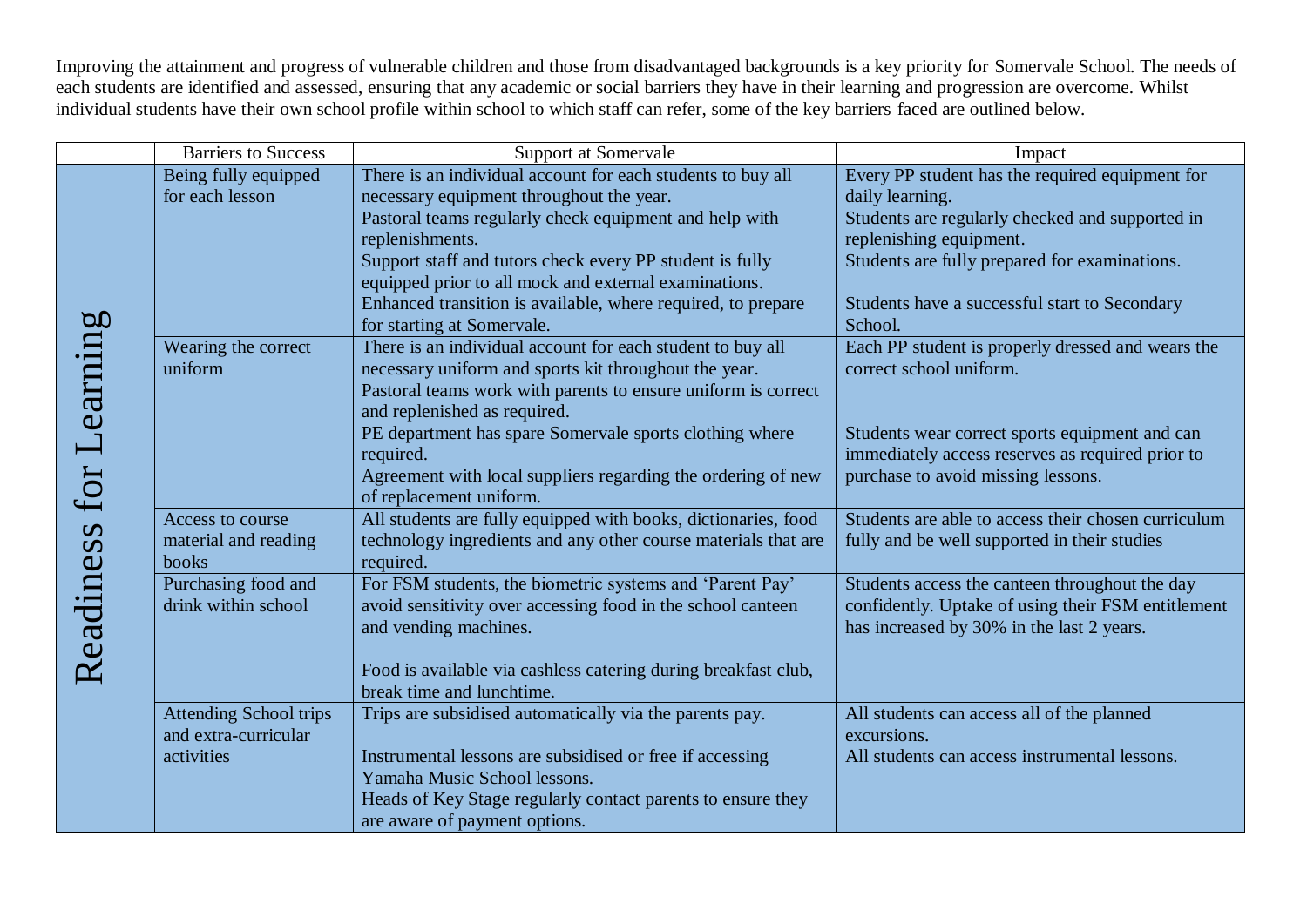|                             | <b>Behavioural</b> issues | Individual support plans in place and monitoring by Heads of     | There are clear boundaries and expectations           |
|-----------------------------|---------------------------|------------------------------------------------------------------|-------------------------------------------------------|
| <b>Behaviour and Safety</b> |                           | Key stage, Heads of Department and Leadership Team.              | throughout all aspects of the school.                 |
|                             |                           | There is regular contact between HOKS and parents to             | All students behave well around the school site.      |
|                             |                           | promote and maintain the highest of standards.                   |                                                       |
|                             | Feeling safe and being    | Each student has a tutor and is part of a Key stage. HOKS        | Students feel part of a Key Stage.                    |
|                             | part of a 'family'        | regularly monitors progress.                                     |                                                       |
|                             |                           | Profiles for each students give teaching access to information   | Students confident around the school site and have    |
|                             |                           | and advice.                                                      | a sense of ownership and belonging.                   |
|                             |                           | Progress monitored by Senior team.                               |                                                       |
|                             |                           | Assistant HOKS (non-teaching) are available at all times.        | Somervale School is extremely flexible in its         |
|                             |                           | The Inclusion Room offers a safe environment at all times of     | approach meeting students' needs.                     |
|                             |                           | the day for student.                                             |                                                       |
|                             |                           | All new students meet with HOKS during their first term.         |                                                       |
|                             | Personal issues           | Pastoral staff prepare profiles that outline challenges faced by | Staff awareness of barriers to learning and           |
|                             |                           | each student and strategies to support their individual needs.   | appropriate strategies to ensure success is extremely |
|                             |                           | Profiles are read by each students' teachers so the teaching,    | thorough.                                             |
|                             |                           | the learning environment and monitoring can be adapted to        |                                                       |
|                             | Low self-esteem and       | meet specific needs.<br>Mindfulness training completed by staff. | Students have high self-worth and can engage with     |
|                             | self-belief               | Staff trained in Attachment Disorder.                            | students and staff confidently.                       |
|                             |                           | Leadership Team delivers PX2 course to students to selected      | Developing confidence to access GCSE studies.         |
|                             |                           | Year 10 students.                                                |                                                       |
|                             | Low expectations and      | HOKS actively contacts parents prior to parents' evenings to     | Attendance of PP students and families at Parents'    |
|                             | sense of                  | encourage attendance.                                            | Evenings has increased from                           |
|                             | accomplishment            |                                                                  |                                                       |
|                             | <b>Building positive</b>  | Tutor and HOKS monitor friendships and social groups. Tutor      | Students quickly form positive relationships with     |
|                             | relationships             | teams have a weekly briefing meeting.                            | peers and staff alike.                                |
|                             |                           | Social Skills sessions are delivered to support where required,  |                                                       |
| Social                      |                           | which are timetabled.                                            |                                                       |
|                             | Willingness to            | HOKS encourage participation in various extra-curricular         | Engagement of PP students has increased across all    |
|                             | contribute to the wider   | projects.                                                        | year groups.                                          |
|                             | community                 | Senior Leaders promote and monitor extra-curricular              | Increased involvement in school productions /         |
|                             |                           | activities. Assemblies are giving to promote awareness and       | sporting events. Students complete the Personal       |
|                             |                           | parent views are collected on ARD.                               | <b>Success Reward chart.</b>                          |
|                             |                           | Students are encouraged to participate in community concerts     | Increase student awareness of local community and     |
|                             |                           | and fundraising events.                                          | importance of participation.                          |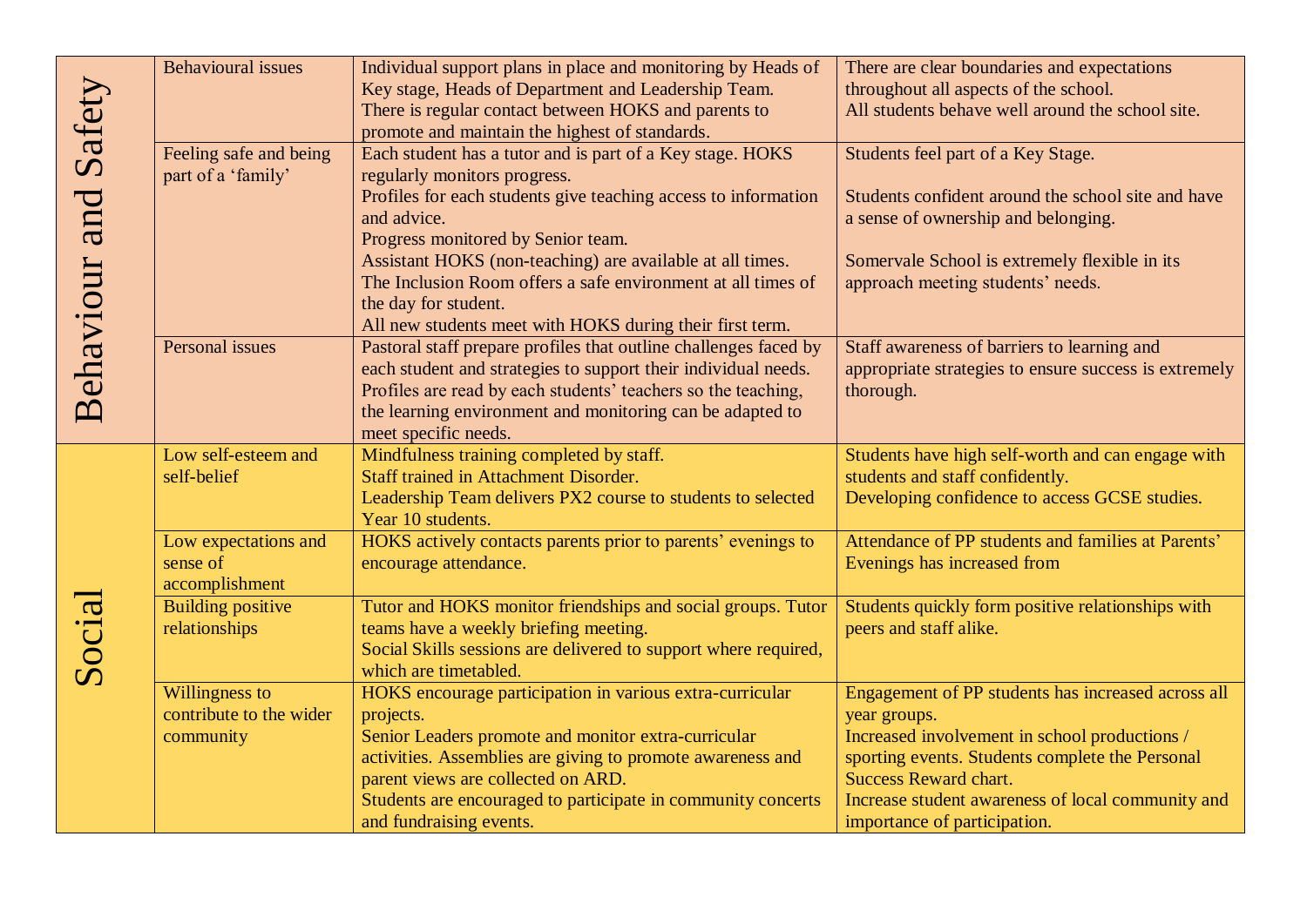|                  | <b>Aspirations and future</b> | Prioritised personal tutoring by tutors, HOKS and LST.                                                             | Career plans in place for all students.                           |
|------------------|-------------------------------|--------------------------------------------------------------------------------------------------------------------|-------------------------------------------------------------------|
|                  | concerns                      | Theme Days and PSHE focus on aspirations and future<br>careers.                                                    |                                                                   |
|                  |                               | Students are assigned a Bath Spa University mentor or tutor,                                                       | Disadvantaged and vulnerable students make                        |
|                  |                               | from Years 7 to 11.                                                                                                | significant progress socially, in line with their peers.          |
|                  |                               | All students have an Aim Higher University visit in Year 9 to                                                      | Staff awareness of promoting positive life choices is             |
|                  |                               | Bath Spa University, which focuses on all options and career                                                       | highly evident from ARD parent questionnaire.                     |
|                  |                               | pathways, not just access to University.                                                                           |                                                                   |
|                  |                               | The assembly programme includes guest speakers and themes<br>focus on aspirations throughout the year.             |                                                                   |
|                  | Access to classroom           | All staff aware of individual needs and follow a set of non-                                                       | Teaching of vulnerable and disadvantaged students                 |
|                  | learning                      | negotiable standards directly relating to the teaching and                                                         | is outstanding. The gap between PP students has                   |
|                  |                               | learning of vulnerable and disadvantaged children. Staff have                                                      | significantly closed since 2015.                                  |
|                  |                               | T&L lanyard inserts about challenging PP students.                                                                 | Students are able to identify areas for development               |
|                  |                               | All staff are assigned PP students to complete learning                                                            | and set targets to achieve each term, which is                    |
|                  |                               | interviews in terms 2, 4 and 6.                                                                                    | monitored and tracked by HOKS and LST.                            |
|                  | Confidence with               | Year 7 students are identified in the intervention programme                                                       | Significant improvements in literacy.                             |
|                  | literacy                      | to develop Literacy skills with specialist English teacher, in a                                                   | Reading scores are tracked and monitored                          |
|                  |                               | smaller group.                                                                                                     | throughout the year. Student success is celebrated in             |
|                  |                               | All students complete the STAR reading programme.<br>1:1 and small group sessions for students with English TA and | special year group assemblies and displayed around<br>the school. |
|                  |                               | all students have supported library sessions, with the school                                                      | English staff use the scores to monitor and track                 |
|                  |                               | librarian.                                                                                                         | student progress, sharing information with students,              |
|                  |                               | All students complete the accelerated reading programme.                                                           | parents and LST                                                   |
| Academic success |                               | Literacy is a focus for all students and staff adhere to a set of                                                  |                                                                   |
|                  |                               | non-negotiable standards targeted at teaching vulnerable                                                           |                                                                   |
|                  |                               | students. All staff have received literacy training to develop                                                     |                                                                   |
|                  |                               | whole school strategies within departments, developing the                                                         |                                                                   |
|                  |                               | writing frameworks, editing walls and literacy mats which are                                                      |                                                                   |
|                  | Confidence with               | subject specific.<br>Year 7 students are identified in the intervention programme,                                 | Significant gains in numeracy with all students                   |
|                  | numeracy                      | taught in sets to personalise student needs.                                                                       | making increased progress in Maths and across the                 |
|                  |                               | Numeracy is a focus for all students and staff adhere to a set                                                     | curriculum.                                                       |
|                  |                               | of non-negotiable standards focussing on vulnerable groups.                                                        |                                                                   |
|                  | Completing homework           | All students are invited to attend Prep on specific year group                                                     | Homework completed more consistently and to a                     |
|                  | and revision                  | evenings and some students are identified to attend                                                                | better standard across the curriculum.                            |
|                  |                               | compulsory prep.                                                                                                   |                                                                   |